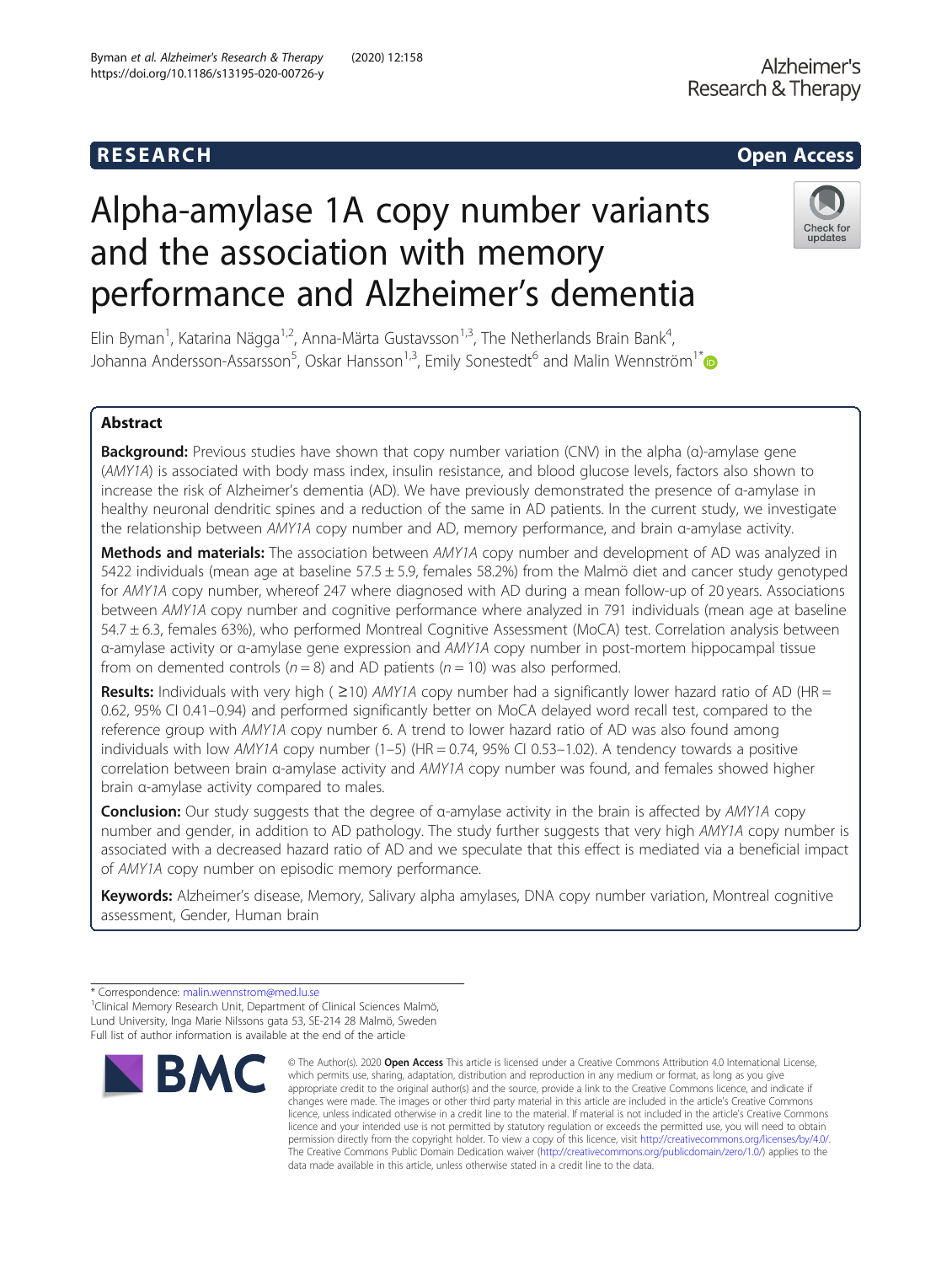# Background

Salivary alpha  $(\alpha)$ -amylase is an enzyme foremost found in the saliva, where it breaks down food polysaccharides such as starch. The degrading property, i.e., the activity of the enzyme, corresponds to the number of gene copies of the salivary α-amylase gene  $(AMYIA)$ , which interestingly varies highly among individuals [\[1](#page-8-0), [2](#page-8-0)]. The large variety has been evolutionary connected to the carbohydrate intake of different hunter and gather populations [\[1](#page-8-0)], which further suggests a role for AMY1A CNV in dietary and energy metabolism [[3\]](#page-8-0). Indeed, several population-based studies have shown a relationship between AMY1A copy number and body mass index (BMI), insulin resistance, and blood glucose levels [\[4](#page-8-0)–[11](#page-8-0)]. Falchi et al. were the first to report a link between AMY1A copy number and BMI by demonstrating an eightfold higher risk for obesity in individuals with more than 4 copies of AMY1A compared to individuals with more than 9 copies of AMY1A [\[7\]](#page-8-0). This study was followed up by studies performed in other research groups who found similar associations, e.g., that high AMY1A copy numbers lead to less obesity and lower BMI [[5](#page-8-0)–[7,](#page-8-0) [11](#page-8-0)–[13](#page-8-0)] and an absence of obesity in Mexican children with very high AMY1A copy numbers  $(>10)$  [\[5\]](#page-8-0). However, other studies report no association between AMY1A CNV and BMI [[9,](#page-8-0) [14](#page-8-0)–[16](#page-8-0)]. Individuals with high  $AMY1A$  copy numbers have further been shown to be less prone to develop insulin resistance and diabetes [\[4](#page-8-0), [10](#page-8-0)] and have lower postprandial glycemic response [[10\]](#page-8-0), whereas other studies see no such associations [[15,](#page-8-0) [17\]](#page-8-0).

Although salivary  $\alpha$ -amylase is foremost found in the saliva, it has been detected in several other organs including lung, heart, ovaries, and intestines [\[18](#page-8-0)]. The exact function within these organs is not well studied, but it is likely that it has a similar polysaccharide degrading role as in the saliva. We have previously, by the use of different methods (including immunohistological staining, RT-qPCR, protein assays, and activity assays), demonstrated the presence of α-amylase within the human hippocampus [[19](#page-8-0)]. Interestingly, we further noted that immunostaining against salivary α-amylase revealed structures resembling neuronal synapses [[19](#page-8-0)]. This finding is intriguing given that recent studies have demonstrated the presence of glycogen in neuronal synapses and moreover shown that degradation of this synaptic glycogen is crucial for hippocampal long-term potentiation, a fundamental mechanism in memory formation [\[20,](#page-8-0) [21\]](#page-8-0). It is thus tempting to speculate that the synaptic  $α$ -amylase has a role in the degradation of synaptic glycogen and thereby the formation of memories. Although this idea has to be proven in future studies, we found support for the hypothesis when we discovered a reduction (sometimes a complete loss) of hippocampal synaptic α-amylase immunoreactivity in patients with Alzheimer's dementia (AD) [[19](#page-8-0)]. Since AD is a neurodegenerative disorder leading to progressive cognitive decline with memory loss and disruption of daily life, we speculate that the loss of synaptic α-amylase can be involved in the memory decline seen in these patients. This idea further raises the question whether high AMY1A copy number and potentially thereby also higher brain α-amylase activity could protect against AD-specific changes. Of note, associations between AD and genetic variants of amylase genes have not been found in previous GWAS studies. However, although GWAS can be useful as a screening method to find genes implicated in disorders, it fails to detect alterations linked to CNV when the correlation between CNV and genetic variations of a gene is low, as in the case of AMY1A [[14](#page-8-0)]. To investigate the potential impact of AMY1A CNV on AD onset, we conducted a study where we investigate the relationship between AMY1A CNV and clinically diagnosed AD, memory performance, and brain α-amylase activity.

# Material and methods

#### Individuals included in the study

The study is performed on two cohorts. Cohort 1 includes individuals who participated in the Malmö Diet and Cancer Study (MDCS), which is a prospective population-based study where baseline examinations were performed between 1991 and 1996. The MSDC cohort consist of men and women born between 1923 and 1945 and 1923–1950, respectively whom been living in Malmö city. As many as 70,138 individuals were invited and finally 28,098 individuals participated in the study. The MDCS was approved by the ethical committee at Lund University (LU 51–90) and all participants provided written informed consent. At baseline, the participants filled out a questionnaire and had a clinical examination, blood samples were taken, and height, weight, and blood pressure were measured [[22](#page-8-0)]. Half (50%) of the participants included in 1991 to 1994 were randomly selected for the cardiovascular sub cohort  $(n = 6103)$  [\[23](#page-8-0)]. Within the cardiovascular cohort, 5422 individuals (mean age at baseline  $57.5 \pm 5.9$ , females  $58.2\%$ ) were genotyped for AMY1A copy number state. At a re-examination between 2007 and 2012, a sub fraction of 791 individuals (mean age at baseline  $54.7 \pm 6.3$ , females  $63\%)$ also completed the Montreal Cognitive Assessment (MoCA) (Table [3](#page-5-0)) [[24\]](#page-9-0). Data on Alzheimer's dementia diagnoses (*n* = 247, mean age at baseline  $61.6 \pm 4.4$ , females 67.2%) until December 31, 2014, were retrieved from the Swedish National Patient Register, and all diagnoses were reviewed and validated in medical records [\[25](#page-9-0)]. A flowchart of individuals enrolled in the study can be found in Fig. [1](#page-2-0). Information about age, sex, APOE ε4 carrier status, BMI, education, fasting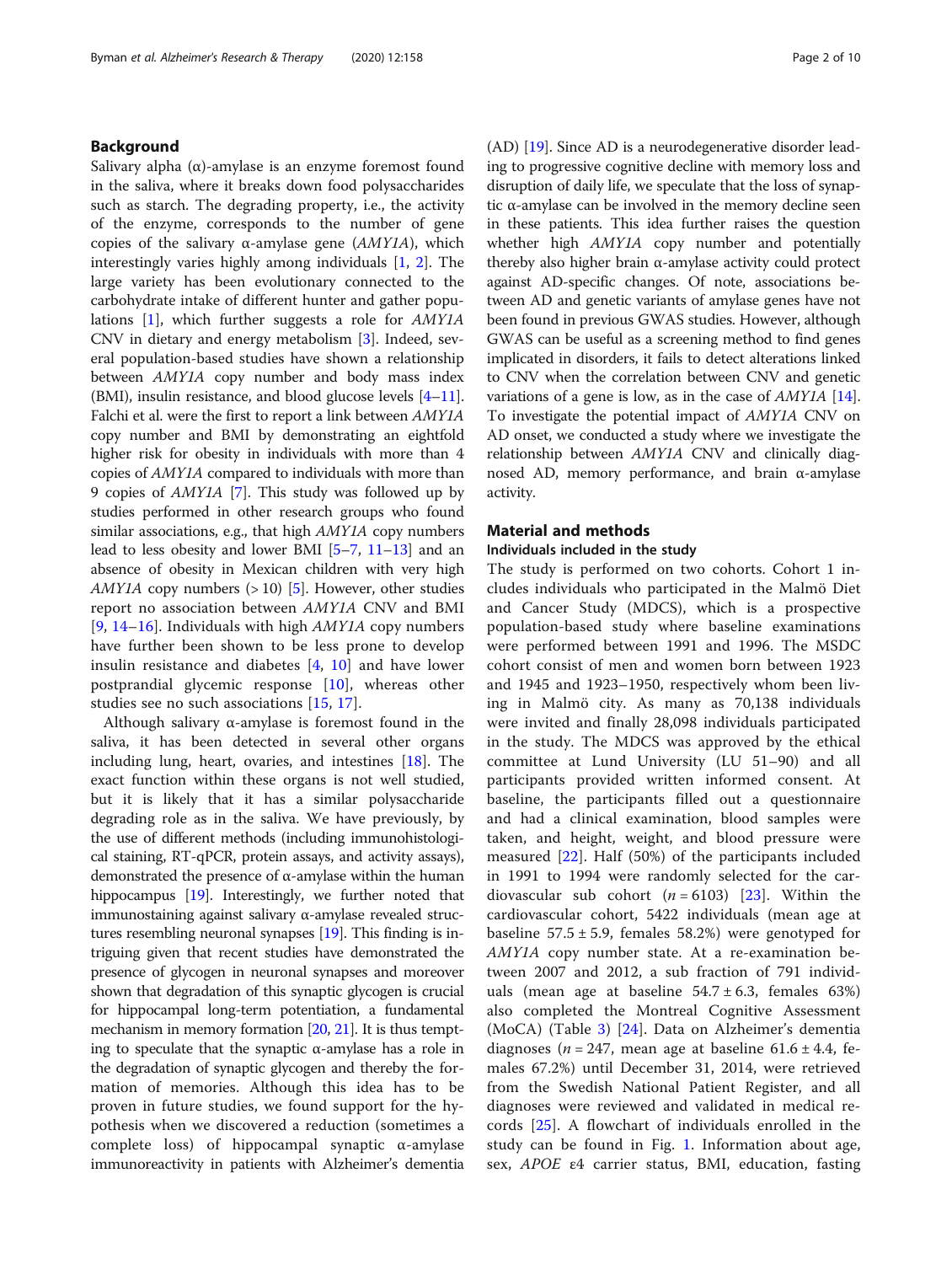<span id="page-2-0"></span>

Fig. 1 Flow diagram describing the study cohort 1. AMY1A, alpha-amylase 1 A gene; CNV, copy number variants; MoCA, Montreal Cognitive Assessment. MoCA testing was performed during reinvestigation of the MDCS cardiovascular cohort between 2007 and 2012

blood glucose, and diabetes were all retrieved from the MDSC and data collection procedures have previously been described [[25,](#page-9-0) [26\]](#page-9-0).

Cohort 2 consists of  $(n = 8)$  non-demented controls (NC) and  $(n = 10)$  AD patients (The Netherlands Brain Bank). Hippocampal gene expression and amylase activity in these individuals has previously been reported [\[19\]](#page-8-0). Written informed consent for the use of brain tissue and clinical data for research purposes was obtained from all patients or their next of kin in accordance with the International Declaration of Helsinki. Medical ethical evaluation committee of VU Medical Centre, Amsterdam, has approved the procedures of brain tissue collection, and the regional ethical review board in Lund has approved the study.

#### Genotyping

Copy number state of AMY1A gene from individuals in the MDCS study was previously determined with droplet digital polymerase chain reaction (ddPCR) using a QX200 AutoDG Droplet Digital PCR system (Bio-Rad laboratories), described in Rukh et al. [\[9](#page-8-0)]. Quality control of the measurements was done by repeated runs for randomly selecting samples  $({\sim 10\%)}$  as well as samples with high copy numbers. Determination of copy number state of AMY1A in individuals included in cohort 2 was performed on DNA extracted from the brain tissue. Briefly, the DNA was purified using QIAamp® DNA kit

(Qiagen) according to the manufacturer's instruction. The DNA concentration and purity were measured using Take 3 Micro-Volume plate and Eon spectrophotometer (Biotek, Winooski, VT, USA) and the DNA quality was evaluated with 1% agarose gel electrophoresis. The genotyping was performed by ddPCR at TATAA Biocenter (Gothenburg, Sweden) on a QX200 AutoDG Droplet Digital PCR system (Bio-Rad Laboratories) with AP3B1 as the reference (2 copies). A negative control (no template) was included on each plate. Quality control and determination of copy number state was performed in Quantasoft version 1.7.4 (Bio-Rad Laboratories).

# α-Amylase gene expression and activity

The analysis of  $\alpha$ -amylase gene expression in cohort 2 has been described previously [\[19\]](#page-8-0). In short, total RNA was purified from brain homogenates and thereafter converted into cDNA by reverse transcriptase. Reaction mixture (Thermo Fisher), probes (Thermo Fisher), and cDNA were mixed on a plate, and the real-time-qPCR analysis was performed using Viia 7 system (Applied Biosystems).

α-amylase activity measurement of hippocampal samples from cohort 2 was previously described in Byman et al. [[19](#page-8-0)]. Briefly, brain samples were homogenized in amylase buffer (Abcam), and α-amylase activity was determined using Amylase assay kit colorimetric (Abcam) according to the manufacturer's protocol. The absorbance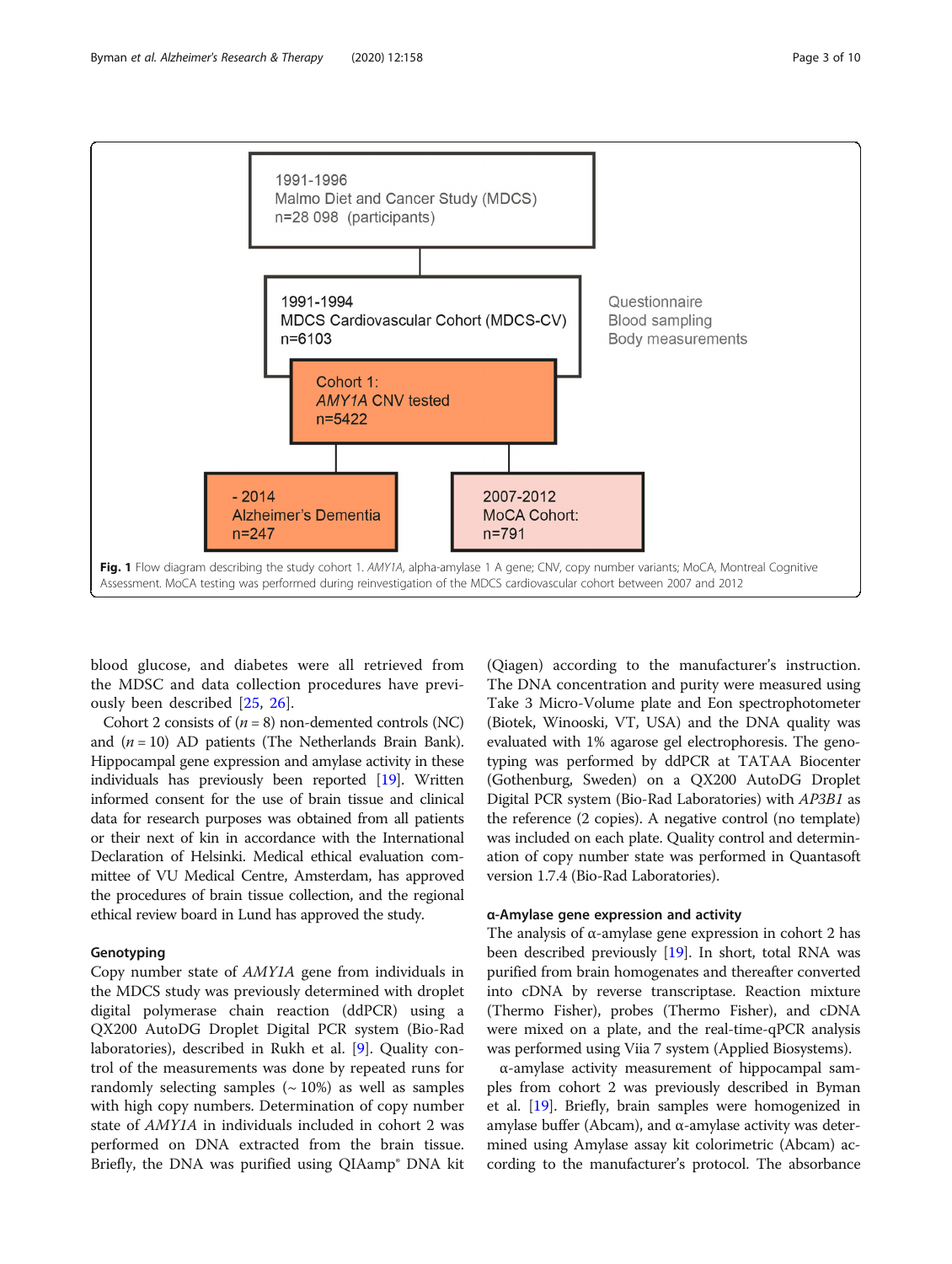was measured at 405 nm in a kinetic mode, and the increase/decrease of optical density at 405 nm during 30 min was then calculated (ΔOD405).

# Statistical analysis

In cohort 1, AMY1A copy number (CN) were categorized into four groups; low (CN of 1–5), reference (CN of 6), high (CN of 7–9), and very high (CN of  $\geq$  10) in order to distinguish individuals with very high AMY1A copy numbers and form groups with roughly similar amount of participants. Individuals with an AMY1A copy number of 6 was set to be the reference group as this was the median number of copies and the most common AMY1A copy number in our cohort (see histogram in Fig. 2), which is in accordance with previously published AMY1A CNV studies [\[1](#page-8-0), [5](#page-8-0), [8,](#page-8-0) [13\]](#page-8-0). Statistical analysis was performed using SPSS software (version 25 for Mac, SPSS Inc., Chicago, IL, USA). AMY1A copy number in AD and individuals without AD was normally distributed (Kolmogorov-Smirnov test), and the difference between the two groups was analyzed using  $t$  test. Associations between AMY1 copy number and development of AD were assessed with Cox regression models, both continuously per increase in copy number and categorically based on the four copy number groups. Death was treated as a competing risk event by censoring individuals at time of death (cause-specific hazard models). This approach was used since the research objective was etiological [[27\]](#page-9-0) and considering that 29% (1576/5422) of participants died during the 20-year follow-up. Individuals were also censored at the end of follow-up (December 31, 2014), if they were lost to follow-up  $(n = 49)$ , or if they received another dementia diagnosis than AD ( $n = 166$ , e.g., vascular dementia, Lewy body dementia, or frontotemporal dementia). The hazard ratio (HR) of AD was thus estimated in individuals who were alive and not diagnosed with other dementia variants. Time was defined as years between baseline and event or censoring. The proportionality assumption was confirmed using Shoenfeld residuals (using R statistical software). We applied complete case analyses, thereby only including individuals with observed data on all entered variables in the models. Cox regression models were performed nonadjusted, adjusted for age, and fully adjusted (age, sex, education, BMI, APOE ε4, fasting blood glucose, and diabetes) and presented as hazard ratio (HR) with 95% confidences intervals (CI). Differences in MoCA test results between with low  $(1-5)$ , reference  $(6)$ , high  $(7-9)$ , and very high ( $\geq 10$ ) *AMY1A* copy number were analyzed non-adjusted using one-way ANOVA with Tukey post hoc test and fully adjusted using ANCOVA with covariates: age, sex, education, BMI, APOE ε4, fasting blood glucose, and diabetes. Normal distribution analysis of samples in cohort 2 was performed using Kolmogorov-Smirnov test. Since both copy number of AMY1A and α-amylase activity were not normally distributed, correlation analysis was performed using the Spearman correlation test and the difference in αamylase activity between males and females was analyzed using the non-parametric Mann-Whitney test.

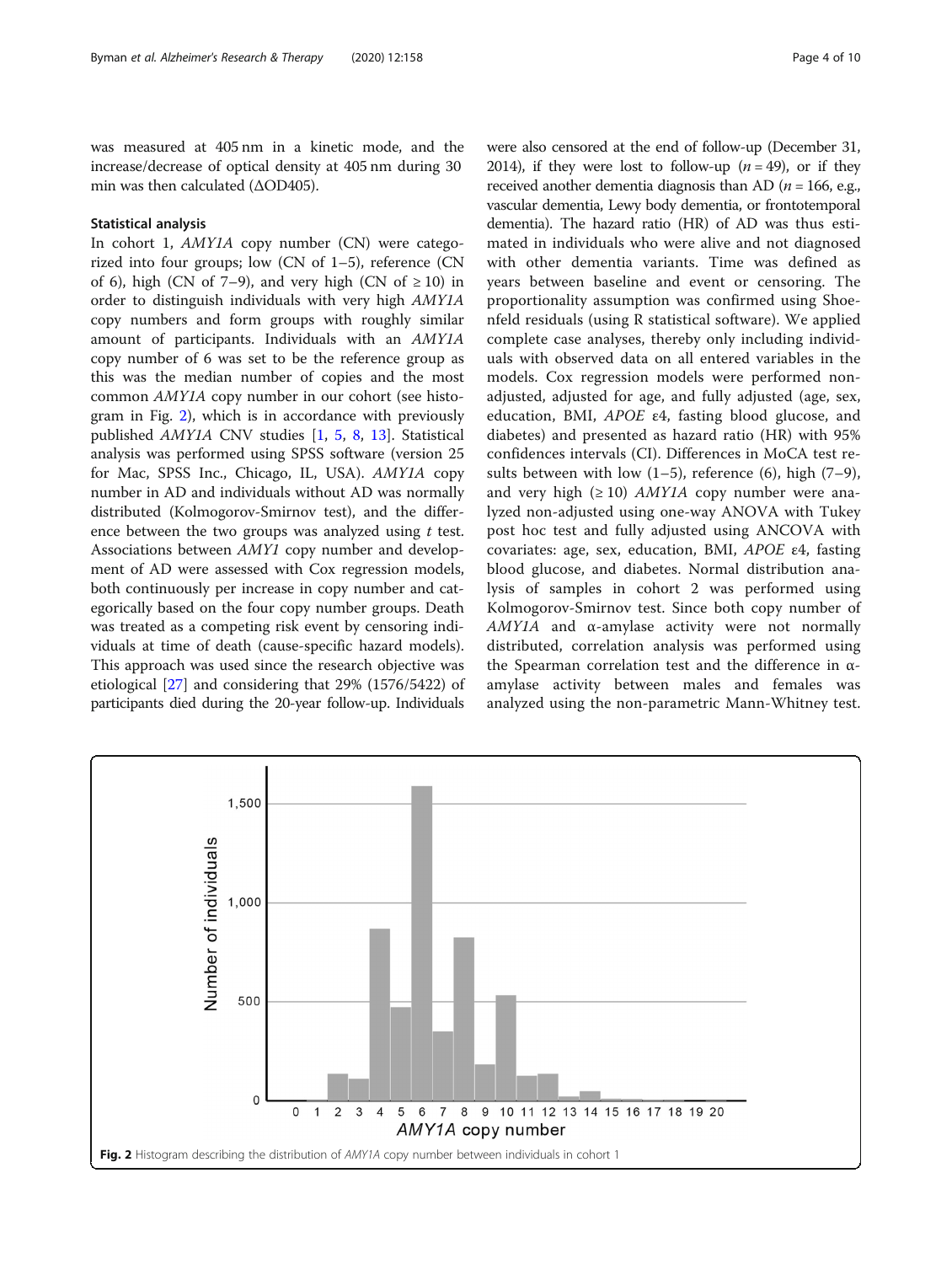Results are presented as median and range, and values of  $p < 0.05$  were considered statistically significant; p values between 0.05 and 0.1 were considered to be a trend towards significance.

# Results

# Cohort 1—AMY1A copy numbers and hazard ratio for Alzheimer's dementia

The descriptive statistics of the participants divided into four groups based on copy number are included in Table 1. No significant difference in AMY1A copy number was seen between individuals with and without AD using t test analysis  $(6.57 \pm 2.16 \text{ vs } 6.71 \pm 2.48,$  $p = 0.39$ ). Cox proportional hazard analysis of AD during a 20-year follow-up showed significantly lower HR of AD in individuals with very high copy numbers of AMY1A ( $CN \ge 10$ ) compared to the reference group  $(CN = 6)$  (Table [2](#page-5-0)). When the analysis was adjusted for age and fully adjusted (age, sex, education, APOE ε4, BMI, and diabetes at baseline), the association remained significant (Table [2](#page-5-0)). Low copy numbers of AMY1A ( $CN = 1-5$ ) showed lower HR of AD in both

unadjusted and adjusted analyses, but the result was not significant. No association between AMY1A CNV and AD was found when copy number of AMY1A was modeled continuously (per 1 increase) (Table [2](#page-5-0)).

# Cohort 1—association between AMY1A copy number and episodic memory performance

The descriptive statistics of the participants divided into four groups based on copy number are included in Table [3.](#page-5-0) One-way ANOVA with Tukey post hoc test analysis on MoCA total score did not show any significant difference between low  $(1-5)$ , high  $(7-9)$ , and very high copy number  $(\geq 10)$  and reference (6) copy number group respectively (Table [4](#page-6-0)), but when the analysis was fully adjusted, a trend towards a significant difference was seen between the groups ( $p = 0.09$ ). One-way ANOVA on MoCA delayed word recall test showed on the edge to significant difference between the four copy number groups  $(p = 0.051)$ . When the analysis was fully adjusted, the difference remained  $(p = 0.032)$ . Further post hoc analysis showed a significantly higher (by 14%) test performance in individuals

Table 1 Descriptive statistics of the study cohort stratified in four groups by numbers of α-amylase copies

|                                             | Alzheimer's dementia ( $n = 247$ )                         |                       |                       |                          |  |
|---------------------------------------------|------------------------------------------------------------|-----------------------|-----------------------|--------------------------|--|
|                                             | AMY1 copy number                                           |                       |                       |                          |  |
| <b>Baseline characteristics</b>             | $1-5$ (n = 64, 26%)                                        | $6(n = 86, 35\%)$     | $7-9$ (n = 67, 27%)   | $\geq$ 10 (n = 30, 12%)  |  |
| Age, years                                  | 61.6(4.2)                                                  | 61.6(4.6)             | 61.3(4.9)             | 62.4(3.6)                |  |
| Women                                       | 42 (66%)                                                   | 64 (74%)              | 41 (61%)              | 19 (63%)                 |  |
| APOE ε4 carrier                             | 31 (48%)                                                   | 59 (70%)              | 40 (61%)              | 18 (60%)                 |  |
| <b>Education:</b>                           |                                                            |                       |                       |                          |  |
| Primary/elementary school ( $\leq$ 8 years) | 31 (51%)                                                   | 39 (46%)              | 32 (50%)              | 14 (50%)                 |  |
| Body mass index                             | 26.4(4.7)                                                  | 25.3(3.9)             | 26.3(3.5)             | 26.8(4.2)                |  |
| Fasting blood glucose, mmol/L               | 5.2(1.3)                                                   | 5.2(1.5)              | 5.3(1.2)              | 5.0(0.6)                 |  |
| Diabetes at baseline                        | 3(4%)                                                      | 5(6%)                 | 10 (15%)              | 1(3%)                    |  |
| Diabetes, prevalent or incident             | 11 (17%)                                                   | 14 (17%)              | 20 (30%)              | 5 (17%)                  |  |
|                                             | Individuals without Alzheimer's<br>dementia ( $n = 5175$ ) |                       |                       |                          |  |
|                                             | AMY1 copy number                                           |                       |                       |                          |  |
| <b>Baseline characteristics</b>             | $1-5$ (n = 1525, 30%)                                      | 6 ( $n = 1503$ , 29%) | $7-9$ (n = 1289, 25%) | $\geq$ 10 (n = 858, 16%) |  |
| Age, years                                  | 57.2 (5.9)                                                 | 57.3 (5.9)            | 57.3 (5.9)            | 57.1(6.0)                |  |
| Women                                       | 868 (57%)                                                  | 887 (59%)             | 727 (56%)             | 508 (59%)                |  |
| APOE $\epsilon$ 4 carrier                   | 428 (29%)                                                  | 415 (28%)             | 359 (28%)             | 269 (32%)                |  |
| <b>Education</b>                            |                                                            |                       |                       |                          |  |
| Primary/elementary school ( $\leq$ 8 years) | 670 (47%)                                                  | 634 (45%)             | 577 (48%)             | 357 (44%)                |  |
| Body mass index                             | 25.6(3.9)                                                  | 25.9(4.1)             | 25.7(3.9)             | 25.8(4.1)                |  |
| Fasting blood glucose, mmol/L               | 5.2(1.5)                                                   | 5.2(1.5)              | 5.1(1.2)              | 5.2(1.5)                 |  |
| Diabetes at baseline                        | 78 (5%)                                                    | 79 (5%)               | 55 (4%)               | 36 (4%)                  |  |
| Diabetes, prevalent or incident             | 340 (22%)                                                  | 334 (23%)             | 254 (20%)             | 178 (21%)                |  |

Data is presented as mean (SD) or n (%). Missing data APOE (n = 90), education (n = 300), BMI (n = 7), and glucose (n = 544)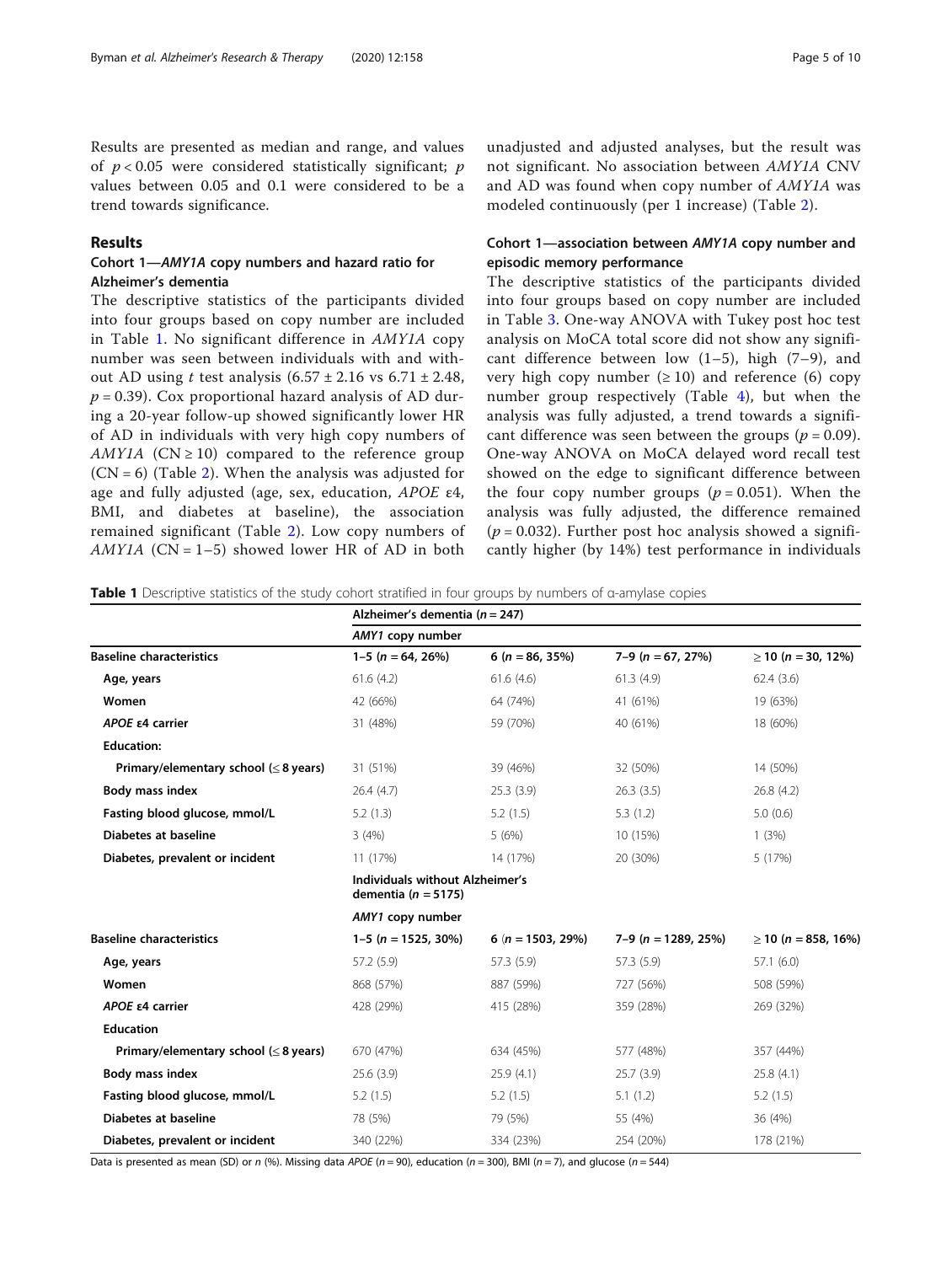#### <span id="page-5-0"></span>Table 2 Association between AMY1 copy number and Alzheimer's dementia during 20 years of follow-up

|                  | Alzheimer's dementia HR (95% CI) |                       |                      |  |
|------------------|----------------------------------|-----------------------|----------------------|--|
| AMY1 copy number | Unadjusted                       | Age-adjusted          | Fully adjusted'      |  |
| Per 1 increase   | 0.98(0.93, 1.03)                 | 0.98(0.93, 1.03)      | 0.97(0.92, 1.02)     |  |
| By four groups   |                                  |                       |                      |  |
| $1 - 5$          | 0.74(0.53, 1.02)                 | 0.75(0.54, 1.04)      | 0.75(0.54, 1.05)     |  |
| 6 (reference)    |                                  |                       |                      |  |
| $7 - 9$          | 0.93(0.67, 1.27)                 | $0.92$ $(0.67, 1.27)$ | 0.86(0.62, 1.20)     |  |
| $\geq 10$        | $0.62$ (0.41, 0.94)*             | $0.62$ (0.41, 0.95)*  | $0.59$ (0.38, 0.90)* |  |
| n events/total   | 247/5422                         | 247/5422              | 235/5028             |  |

Cox proportional hazards of Alzheimer's dementia by number of copies of the AMY1 gene

Data is presented as HR (95% CI) <sup>1</sup> adjusted for age, sex, education, APOE ε4, body mass index, and diabetes at baseline. n represents number of events (cases with AD) and total number of individuals included in the model

 $*$ *p* value < 0.05

with very high *AMY1A* copy numbers compared to the reference group ( $p$  value = 0.0[4](#page-6-0)5) (Table 4).

# Cohort 2—brain α-amylase activity correlates with AMY1A copy number but is gender dependent

To investigate whether AMY1A copy number corresponds to the overall  $\alpha$ -amylase activity in the brain, we analyzed the association between AMY1A copy number and hippocampal  $\alpha$ -amylase activity in a small number of individuals ( $n = 8$  NC and  $n = 10$  AD patients) in a second cohort. The demographics, cause of death, and neuropathological evaluation of the included individuals in cohort 2 are given in Table [5](#page-6-0). The analysis showed a trend towards significantly positive correlation between the two variables ( $r = 0.430$ ,  $p = 0.075$ ). However, when the cohort where divided into NC and AD groups, we noted that the correlation was foremost seen in the AD group ( $r = 0.624$ ,  $p = 0.054$ ) (Fig. [3\)](#page-7-0) and not in the NC group  $(r = 0.124, p = 0.769)$  (Fig. [3\)](#page-7-0). Further analysis showed that AMY1A copy number did not correlate with α-amylase gene expression when the whole cohort

was analyzed ( $r = 0.128$ ,  $p = 0.613$ ). Analysis on group basis revealed however a significant correlation between the two variables in the AD group ( $r = 0.667$ ,  $p = 0.035$ ) (Fig. [3b](#page-7-0)). Similar correlation was not detected in the NC group  $(r = -0.546, p = 0.162)$  (Fig. [3b](#page-7-0)). Interestingly, we further noted higher hippocampal α-amylase activity in females compared to males (0.002 (0.0005 to 0.0025) vs 0.0035 (0.002 to 0.0145)  $\Delta^{30}$ OD<sup>405</sup> p = 0.00044) (Fig. [3c](#page-7-0)), a finding detected also when the NC and AD groups were analyzed separately (0.003 (0.002 to 0.005) vs 0.001  $(0.0005 \text{ to } 0.002), p = 0.029, \text{ and } 0.0065 \ (0.0025 \text{ to } 0.145)$ vs 0.002 (0.002 to 0.0025),  $p = 0.017$ ). However, neither copy number nor α-amylase gene expression differed between females compared to males (6.0 (3 to 11) vs 6.0  $(3 \text{ to } 11)$ ,  $p = 0.425$ , and 1.66  $(0.69 \text{ to } 2.79)$  vs 1.23  $(1.02$ to 2.03),  $p = 0.246$ , respectively). Additionally, we found no correlation between α-amylase activity and age, and the α-amylase activity did not differ in *APOE*  $ε4$  carriers compared to  $APOE$   $\varepsilon$ 4 non-carriers. Finally, individuals with type 2 diabetes did not display altered α-amylase activity compared to non-type 2 diabetic individuals.

**Table 3** Descriptive statistics of the study cohort stratified in quartiles by numbers of AMY1A copies

|                                            | MoCA test participants ( $n = 791$ )<br>AMY1 copy number |                      |                      |                          |  |
|--------------------------------------------|----------------------------------------------------------|----------------------|----------------------|--------------------------|--|
| <b>Baseline characteristics</b>            |                                                          |                      |                      |                          |  |
|                                            | $1-5$ (n = 245, 31%)                                     | 6 ( $n = 212, 27\%)$ | $7-9$ (n = 205, 26%) | $\geq$ 10 (n = 129, 16%) |  |
| Age, years                                 | 54.6 (5.4)                                               | 54.7(5.3)            | 54.7(5.2)            | 55.1(5.1)                |  |
| Women                                      | 152 (62%)                                                | 140 (66%)            | 131 (64%)            | 75 (58%)                 |  |
| <b>APOE £4 carrier</b>                     | 72 (30%)                                                 | 64 (31%)             | 58 (29%)             | 39 (31%)                 |  |
| <b>Education</b>                           |                                                          |                      |                      |                          |  |
| Primary/elementary school $(\leq 8$ years) | 93 (40%)                                                 | 67 (33%)             | 77 (40%)             | 44 (35%)                 |  |
| Body mass index                            | 25.1(3.7)                                                | 25.3(3.9)            | 25.4(3.3)            | 25.0(3.8)                |  |
| Fasting blood glucose, mmol/L              | 4.9(0.7)                                                 | 5.0(0.9)             | 4.9(0.8)             | 5.0(0.8)                 |  |
| Diabetes at baseline                       | 6(2%)                                                    | 6(3%)                | 6(3%)                | 4 (3%)                   |  |
| Diabetes, prevalent or incident            | 47 (19%)                                                 | 39 (18%)             | 30 (15%)             | 27 (21%)                 |  |

Data is presented as mean (SD) or n (%). Missing data APOE (n = 17), education (n = 30), and glucose (n = 73)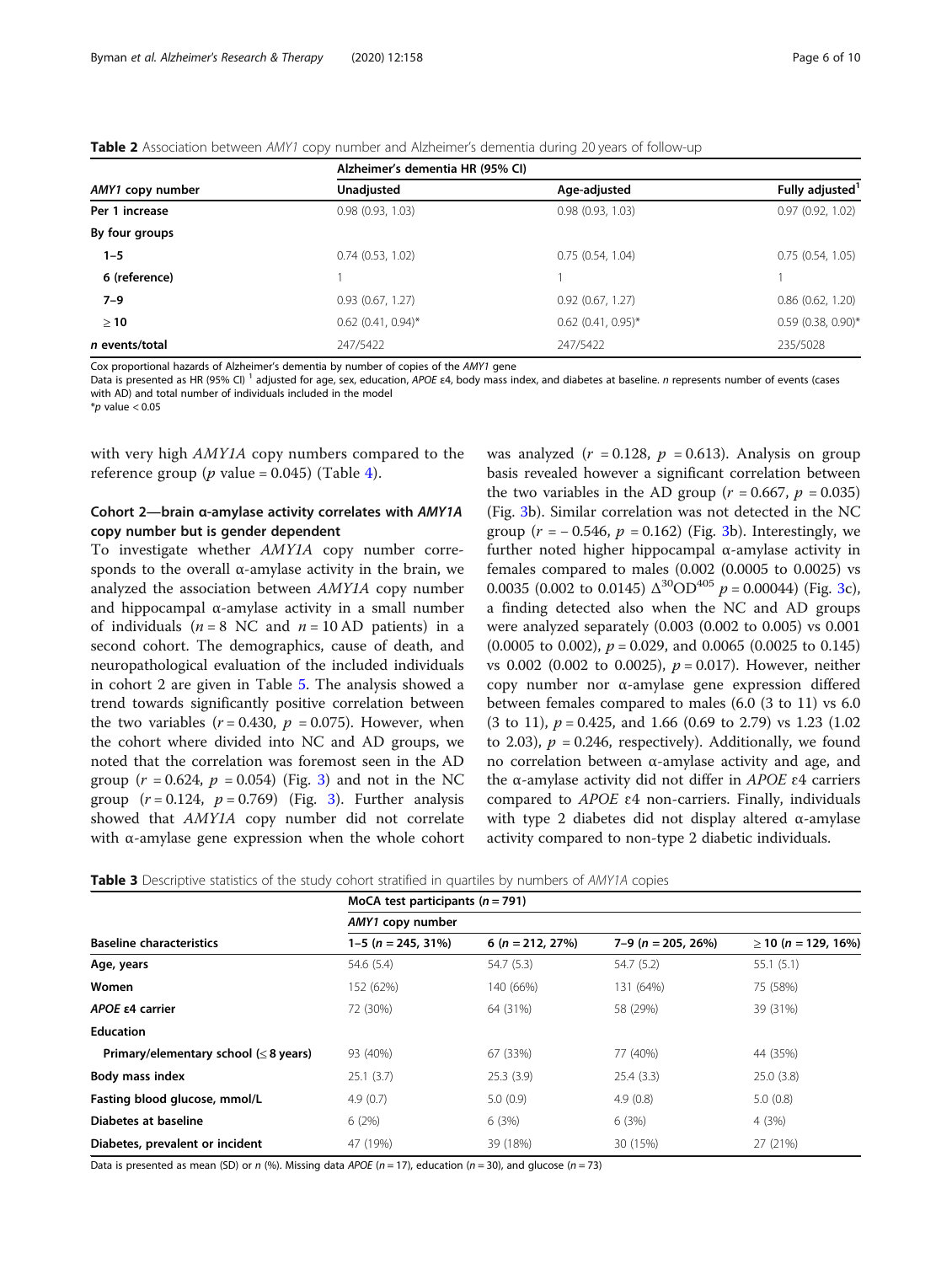<span id="page-6-0"></span>Table 4 Associations between Montreal Cognitive Assessment test scores and AMY1A copy number variation

|                            | MoCA test participants ( $n = 791$ ) Mean $\pm$ SD |                   |  |  |
|----------------------------|----------------------------------------------------|-------------------|--|--|
| AMY1 copy number           | <b>Total MoCA score</b>                            | Word recall score |  |  |
| By four groups             |                                                    |                   |  |  |
| $1 - 5$                    | 25.5(3.0)                                          | 3.0(1.3)          |  |  |
| 6 (reference) <sup>1</sup> | 25.1(3.3)                                          | 2.8(1.4)          |  |  |
| $7 - 9$                    | $25.5(3.1)^a$                                      | 3.1(1.4)          |  |  |
| >10                        | 25.7(3.1)                                          | $3.2(1.2)$ *      |  |  |

Data is presented as mean (SD)

Data is analyzed using one-way ANOVA with Tukey post hoc test  $*p$ value < 0.05

<sup>1</sup>The most common AMY1A copy number variant is 6 and is therefore used as the reference group

<sup>a</sup>Missing data ( $n = 1$ )

# Discussion

The aim of this study was to investigate whether AMY1A CNV was associated with clinically diagnosed AD, memory performance, and brain α-amylase activity. The result showed no difference in AMY1A copy number mean values between participants with AD and individuals without AD. However, individuals with very high AMY1A copy number had a significantly lower HR of AD compared to individuals in the reference group. A tendency towards a lower HR of AD was also observed in individuals with low AMY1A copy number compared to reference group. Moreover, the individuals with very high AMY1A copy number performed better on MoCA delay word recall test compared to individuals in the reference group, but no significant difference in total MoCA score was seen between the groups. Finally,  $\alpha$ -amylase activity in human hippocampal tissue increased along with *AMY1A* copy number, but the association between the variables did not reach significance. Correlation between AMY1A CNV and α-amylase activity as well as α-amylase relative gene expression was foremost found in AD patients.

The observed lowered hazard of AD in combination with the better episodic memory performance in individuals with very high AMY1A CNV is intriguing, as it might suggest that high copy numbers of AMY1A could have a resilient impact on AD onset. Such resilience could be linked to the previously suggested association between AMY1A CNV and BMI, insulin resistance, and glucose homeostasis, factors also known to affect cognition

Table 5 Demographics of the included individuals in cohort 2

|                                   | Individuals in cohort 2 ( $n = 18$ ) |       |                            |                 |            |
|-----------------------------------|--------------------------------------|-------|----------------------------|-----------------|------------|
|                                   | Age<br>Years                         | Women | APOE ε4<br><b>Carriers</b> | <b>Diabetes</b> | <b>CNV</b> |
| NC $(n = 8)$ 78.4 (13.5) 3 (50%)  |                                      |       | 3 (38%)                    | $1(13\%)^1$     | 5.6(1.2)   |
| AD $(n = 10)$ 84.5 (10.6) 7 (70%) |                                      |       | 5 (50%)                    | 8 (80%)         | 7.0(3.2)   |

Data is presented as mean (SD) or  $n$  (%). <sup>1</sup> Missing data *Diabetes n* = 1

NC non-demented controls, AD Alzheimer's disease, CNV copy number variant

[[4](#page-8-0), [7](#page-8-0), [10](#page-8-0)]. However, since the result remained after full adjustment (where BMI, prevalence of type 2 diabetes, and fasting blood glucose levels were considered), it is likely that other mechanisms or factors are involved. Since we have previously discovered the presence of α-amylase in the brain, we find it tempting to speculate that production of α-amylase is one of these factors. How the very high AMY1A copy number variability (and potentially thereby very high production of brain α-amylase) can be implicated in the lowered AD risk and episodic memory remains to be investigated. But since α-amylase is known to efficiently degrade polysaccharides (such as glycogen) in the periphery, we find it likely that the enzyme has a similar role in the brain. The enzyme might thus be important for the degradation of glycogen in astrocytes and neurons [\[20](#page-8-0), [28\]](#page-9-0), which is known to be crucial for neurotransmitter production and memory formation [[21,](#page-8-0) [29,](#page-9-0) [30](#page-9-0)]. The presence of  $\alpha$ -amylase in activated astrocytes and neuronal synapses, found in our previous studies [\[19](#page-8-0), [31](#page-9-0)], supports this idea.

Although a number of studies have demonstrated a clear correlation between  $AMY1A$  CNV and α-amylase expression as well as activity in saliva and plasma  $[1, 8]$  $[1, 8]$  $[1, 8]$  $[1, 8]$  $[1, 8]$ , there are reports suggesting that other factors besides AMY1A CNV can influence the production as well [\[32](#page-9-0)]. Our correlations' analysis of individuals included in cohort 2 showed only a tendency towards a significant correlation between AMY1A CNV and α-amylase activity, and we found significantly increased activity in female compared to males, despite the fact that the females in the cohort did not display higher copy numbers on average. These findings point towards a posttranslational genderdependent regulation of the enzyme, an idea supported by a previous study demonstrating higher salivary α-amylase secretion in stressed female, but lower levels in stressed males [\[33\]](#page-9-0). Additionally, *AMY1A* copy number only correlates with α-amylase gene expression when the AD group was analyzed separately and not after analysis across the whole groups. This somewhat surprising result may be explained by the fact that AD patients displayed an overall lower α-amylase expression (regardless of AMY1A copy number), which in turn suggests AD pathology as an additional factor regulating α-amylase expression. Furthermore, the low copy number variation of AMY1A (a span from 3 to 7) within the NC group could influence the outcome of the analysis, which also might explain why the correlations between AMY1A copy number and α-amylase activity and expression is foremost pronounced in the AD group.

### Limitations

The are some limitations of this study, which needs to be addressed. First of all, the non-significant, but possibly lowered risk of AD in individuals with low AMY1A copy number indicates an almost U-shaped relationship between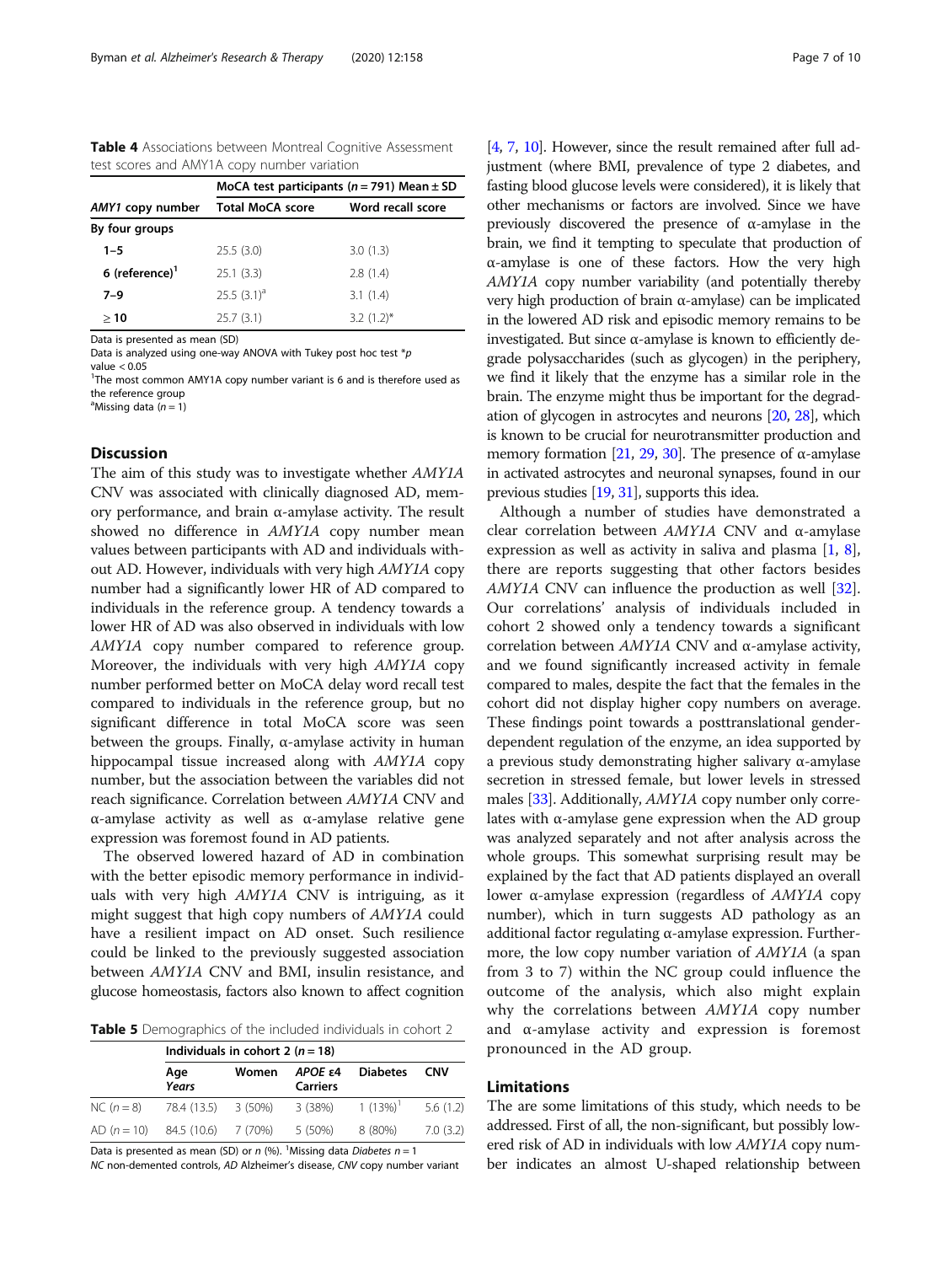<span id="page-7-0"></span>

ribosomal protein L13A (RPL13A) and hydroxymethylbilane synthase (HMBS) in the AD group (orange), but no correlation was seen in the whole cohort or NC group (black). Column scatter plot in c showing α-amylase activity in AD patients (orange) and NC where median α-amylase activity in females is significantly higher compared to males. Data was analyzed using the Spearman (a and  $b$ ) and Mann-Whitney U test (c) and presented as median and range  $(c)$ . \*\*\* $P < 0.001$ 

AMY1A copy number and risk of AD, which in turn could suggest that the finding is random. Since the cohort 1 moreover is rather small, it is important to verify the result in other larger cohorts, preferably with more AD patients. However, it should be stressed that the potential impact of AMY1A CNV on brain and peripheral energy metabolism is still largely unknown. We should therefore not rule out the possibility that low copy number of AMY1A under certain circumstances (such as environmental or dietary conditions) also can reduce the risk of AD. Studies demonstrating an impact of carbohydrate dietary on the association between AMY1A CNV and BMI [[9\]](#page-8-0) as well as increased glycemic response in individuals with high AMY1A copy number compared to low AMY1A copy number [[15](#page-8-0)] highlight how complex the involvement of AMY1A CNV in energy metabolism is. The U-shaped relationship could also explain why we do not find significant differences between AD and individuals without AD. It should also be addressed that we have used register-based diagnoses, where structured dementia assessment was not performed on all participants. Since the diagnoses from clinical routine also may be less well characterized than diagnoses from a research protocol, we cannot rule out the possibility that some individuals with dementia were included as non-demented participants. Another limitation is the fact that we only have access to results from brief cognitive tests. These tests are designed to rapidly capture mild cognitive impairment in a clinical setting and do not distinguish different memory abilities like detailed neuropsychological tests do. Moreover, as the MoCA test is brief the scores can be fortuitous. The suggested association between high AMY1A CNV and episodic memory should therefore be re-examined in a cohort where an extended memory examination has been performed.

The CNV/activity study also has limitations, and the rather small cohort size (cohort 2) is one. Hence, the CNV/activity study needs to be verified in lager cohorts which include NC individuals with greater variation in AMY1A copy number. Moreover, the assay and RT-QPCR primers used in our study cannot distinguish between the different α-amylase isoforms. Hence, the AMY1A copy number in our analysis correlates with the combined activity and expression of all α-amylase isoforms present in the brain, which besides salivary α-amylase also includes pancreatic α-amylase (AMY2A) [[31\]](#page-9-0) (and potentially other unreported isoforms). Although studies have shown that individuals with high AMY1A copy number in general also have high  $AMY2A$  copy number [[8](#page-8-0)], we cannot overlook the fact that the method limitation makes it harder to draw certain conclusions.

# Conclusion

To conclude, our studies suggests that individuals carrying a very high number of  $AMY1A$  gene copies ( $\geq 10$ ) have a lower risk of AD and higher episodic memory capability. Since, brain  $\alpha$ -amylase also appeared to increase (although significance was not reached) with increasing AMY1A copy number, we speculate that the beneficial impact seen in individuals with very high copy numbers can in part be due to a higher production or reserve of α-amylase in neuronal synapses of these individuals. The picture is however complex as the relationship between AMY1A CNV and lowered risk of AD tended to be U-shaped and we noted a gender-dependent and AD pathological impact on brain α-amylase, which stresses the need for further studies to dissect the role for  $\alpha$ -amylase and their isoforms in development of AD.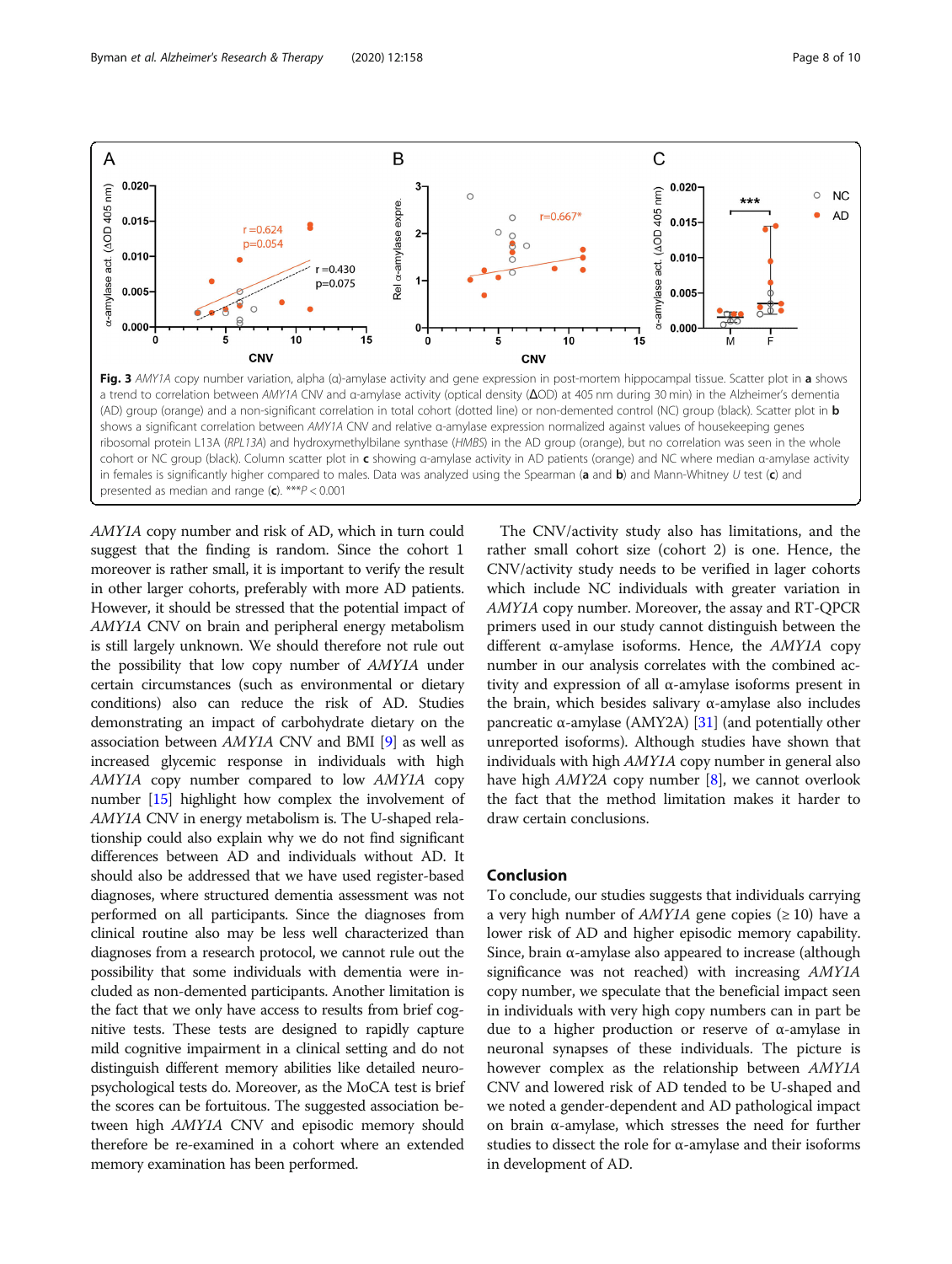#### <span id="page-8-0"></span>Abbreviations

AD: Alzheimer's dementia; AMY1A: Salivary alpha-amylase; APOE ε4: Apolipoprotein ε4; BMI: Body mass index; CNV: Copy number variation; CN: Copy number; HR: Hazard ratio; MDCS: Malmö Diet and Cancer Study; MoCA: Montreal cognitive assessment; NC: Non-demented controls

#### Acknowledgements

We thank Olle Melander, the principal investigator of the MDCS, and Marju Orho-Melander for initiating the AMY1A CNV on the MDCS cohort.

#### Authors' contributions

EB wrote the main part of the manuscript and performed the experimental studies included and the statistical analysis. AMG drafted parts of the manuscript and planned the statistical analysis. NBB collected brain tissue and performed the neuropathological evaluation. ES contributed with study design. KN and OH validated the dementia diagnoses. MW planned and designed the study. JAA performed CNV analysis in the MDCS. All authors read and revised the manuscript. The authors read and approved the final manuscript.

#### Funding

This work was funded by the Swedish Research Council (Dnr 201802564), Crafoord Foundation (Dnr 20190508), Kockska Foundation, and Swedish Dementia Foundation. Open Access funding provided by Lund University.

#### Availability of data and materials

The data sets supporting the conclusions of this article can be made available upon request. MDCS data can be requested through an application to the MDCS steering committee.

#### Ethics approval and consent to participate

The Regional ethical committee in Lund originally approved the Malmö Diet and Cancer Study (LU 51–90) and later in several stages (2002, Dnr 244-02; 2004, Dnr 154-2004; 2009, Dnr 633-2009; 2011, Dnr 83-2011; and 2013, Dnr 489-2013.) All MDCS participants provided informed consent at the study entry, when no cognitive disorder was present/diagnosed. Samples in cohort 2 were collected with written informed consent for the use of brain tissue and clinical data for research purposes was obtained from all patients or their next of kin in accordance with the International Declaration of Helsinki. Medical ethical evaluation committee of VU Medical Centre, Amsterdam, has approved the procedures of brain tissue collection, and the regional ethical review board in Lund has approved the study (Dnr 2016/155, Dnr 2017/10).

#### Consent for publication

Not applicable.

#### Competing interests

Oskar Hansson has acquired research support (for the institution) from Roche, GE Healthcare, Biogen, AVID Radiopharmaceuticals, Fujirebio, and Euroimmun. In the past 2 years, he has received consultancy/speaker fees (paid to the institution) from Biogen, Roche, and Fujirebio. The other authors have no conflict of interest to report.

#### Author details

<sup>1</sup>Clinical Memory Research Unit, Department of Clinical Sciences Malmö, Lund University, Inga Marie Nilssons gata 53, SE-214 28 Malmö, Sweden. 2 Department of Acute Internal Medicine and Geriatrics, Linköping University, Linköping, Sweden. <sup>3</sup>Memory Clinic, Skåne University Hospital, Malmö, Sweden. <sup>4</sup>Netherlands Institute for Neuroscience, Amsterdam, the Netherlands. <sup>5</sup>Department of Molecular and Clinical Medicine, The Sahlgrenska Academy at University of Gothenburg, Gothenburg, Sweden. <sup>6</sup>Nutritional Epidemiology, Department of Clinical Sciences Malmö, Lund University, Malmö, Sweden.

#### Received: 1 September 2020 Accepted: 11 November 2020 Published online: 21 November 2020

#### References

Perry GH, Dominy NJ, Claw KG, Lee AS, Fiegler H, Redon R, et al. Diet and the evolution of human amylase gene copy number variation. Nat Genet. 2007;39(10):1256–60.

- 2. Mandel AL, Peyrot des Gachons C, Plank KL, Alarcon S, Breslin PA. Individual differences in AMY1 gene copy number, salivary alpha-amylase levels, and the perception of oral starch. Plos One. 2010;5(10):e13352.
- 3. Hardy K, Brand-Miller J, Brown KD, Thomas MG, Copeland L. The importance of dietary carbohydrate in human evolution. Q Rev Biol. 2015;90(3):251–68.
- 4. Choi YJ, Nam YS, Yun JM, Park JH, Cho BL, Son HY, et al. Association between salivary amylase (AMY1) gene copy numbers and insulin resistance in asymptomatic Korean men. Diabet Med. 2015;32(12):1588–95.
- 5. Mejia-Benitez MA, Bonnefond A, Yengo L, Huyvaert M, Dechaume A, Peralta-Romero J, et al. Beneficial effect of a high number of copies of salivary amylase AMY1 gene on obesity risk in Mexican children. Diabetologia. 2015;58(2):290–4.
- 6. Bonnefond A, Yengo L, Dechaume A, Canouil M, Castelain M, Roger E, et al. Relationship between salivary/pancreatic amylase and body mass index: a systems biology approach. BMC Med. 2017;15(1):37.
- 7. Falchi M, El-Sayed Moustafa JS, Takousis P, Pesce F, Bonnefond A, Andersson-Assarsson JC, et al. Low copy number of the salivary amylase gene predisposes to obesity. Nat Genet. 2014;46(5):492–7.
- 8. Carpenter D, Dhar S, Mitchell LM, Fu B, Tyson J, Shwan NA, et al. Obesity, starch digestion and amylase: association between copy number variants at human salivary (AMY1) and pancreatic (AMY2) amylase genes. Hum Mol Genet. 2015;24(12):3472–80.
- 9. Rukh G, Ericson U, Andersson-Assarsson J, Orho-Melander M, Sonestedt E. Dietary starch intake modifies the relation between copy number variation in the salivary amylase gene and BMI. Am J Clin Nutr. 2017;106(1):256–62.
- 10. Mandel AL, Breslin PA. High endogenous salivary amylase activity is associated with improved glycemic homeostasis following starch ingestion in adults. J Nutr. 2012;142(5):853–8.
- 11. Marcovecchio ML, Florio R, Verginelli F, De Lellis L, Capelli C, Verzilli D, et al. Low AMY1 gene copy number is associated with increased body mass index in Prepubertal boys. PLoS One. 2016;11(5):e0154961.
- 12. Viljakainen H, Andersson-Assarsson JC, Armenio M, Pekkinen M, Pettersson M, Valta H, et al. Low copy number of the AMY1 locus is associated with early-onset female obesity in Finland. Plos One. 2015; 10(7):e0131883.
- 13. Leon-Mimila P, Villamil-Ramirez H, Lopez-Contreras BE, Moran-Ramos S, Macias-Kauffer LR, Acuna-Alonzo V, et al. Low salivary amylase gene (AMY1) copy number is associated with obesity and gut Prevotella abundance in Mexican children and adults. Nutrients. 2018;10(11):1607.
- 14. Usher CL, Handsaker RE, Esko T, Tuke MA, Weedon MN, Hastie AR, et al. Structural forms of the human amylase locus and their relationships to SNPs, haplotypes and obesity. Nat Genet. 2015;47(8):921–5.
- 15. Atkinson FS, Hancock D, Petocz P, Brand-Miller JC. The physiologic and phenotypic significance of variation in human amylase gene copy number. Am J Clin Nutr. 2018;108(4):737–48.
- 16. Yong RY, Mustaffa SB, Wasan PS, Sheng L, Marshall CR, Scherer SW, et al. Complex copy number variation of AMY1 does not associate with obesity in two East Asian cohorts. Hum Mutat. 2016;37(7):669–78.
- 17. Tan VM, Ooi DS, Kapur J, Wu T, Chan YH, Henry CJ, et al. The role of digestive factors in determining glycemic response in a multiethnic Asian population. Eur J Nutr. 2016;55(4):1573–81.
- 18. Whitten RO, Chandler WL, Thomas MG, Clayson KJ, Fine JS. Survey of alphaamylase activity and isoamylases in autopsy tissue. Clin Chem. 1988;34(8): 1552–5.
- 19. Byman E, Schultz N, Netherlands Brain B, Fex M, Wennstrom M. Brain alphaamylase: a novel energy regulator important in Alzheimer disease? Brain Pathol. 2018;28(6):920–32.
- 20. Duran J, Gruart A, Varea O, Lopez-Soldado I, Delgado-Garcia JM, Guinovart JJ. Lack of neuronal glycogen impairs memory formation and learningdependent synaptic plasticity in mice. Front Cell Neurosci. 2019;13:374.
- 21. Duran J, Saez I, Gruart A, Guinovart JJ, Delgado-Garcia JM. Impairment in long-term memory formation and learning-dependent synaptic plasticity in mice lacking glycogen synthase in the brain. J Cereb Blood Flow Metab. 2013;33(4):550–6.
- 22. Manjer J, Elmstahl S, Janzon L, Berglund G. Invitation to a population-based cohort study: differences between subjects recruited using various strategies. Scand J Public Health. 2002;30(2):103–12.
- 23. Rosvall M, Persson M, Ostling G, Nilsson PM, Melander O, Hedblad B, et al. Risk factors for the progression of carotid intima-media thickness over a 16 year follow-up period: the Malmo Diet and Cancer Study. Atherosclerosis. 2015;239(2):615–21.